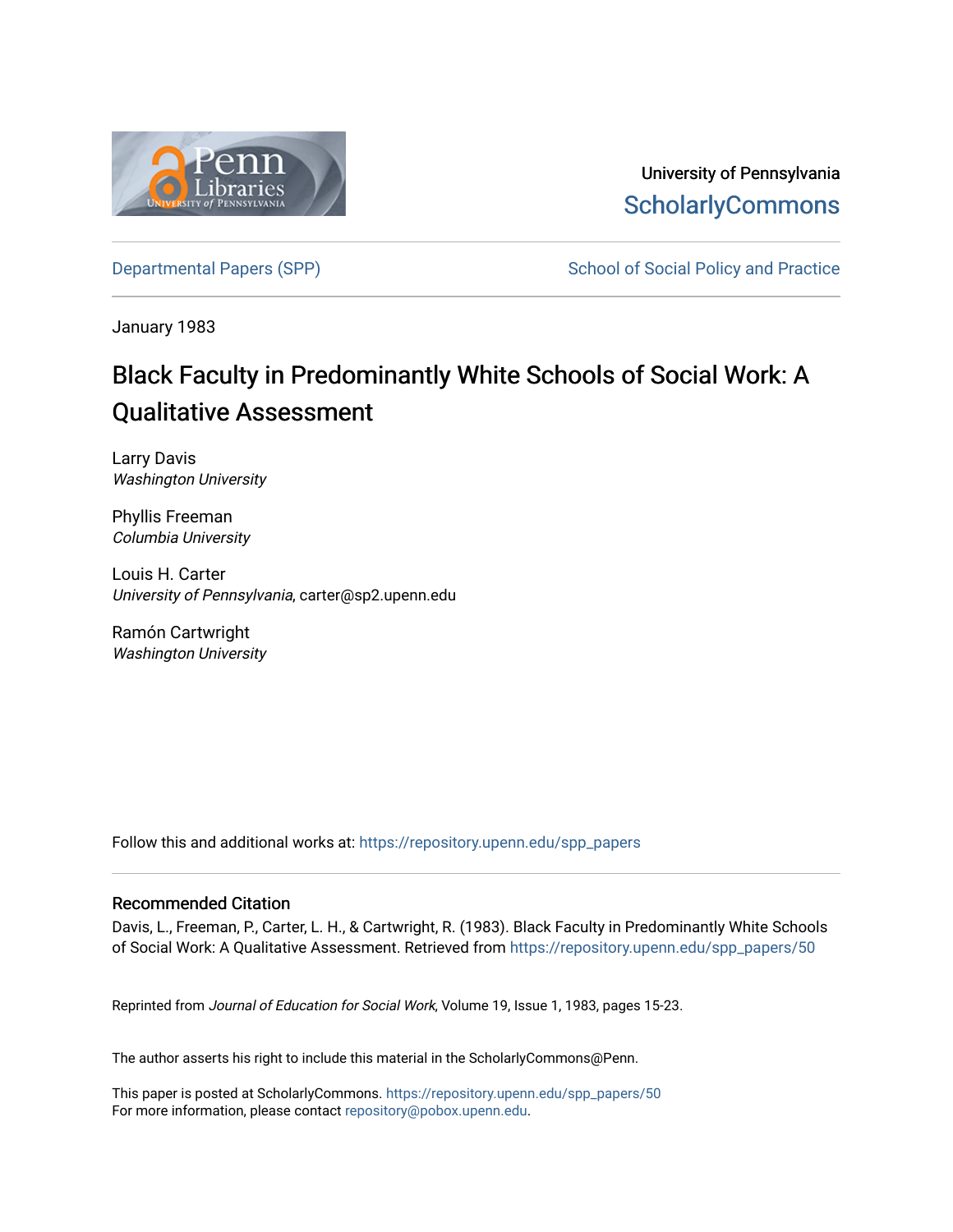# Black Faculty in Predominantly White Schools of Social Work: A Qualitative Assessment

## Abstract

The researchers conducted a national survey of Black faculty members at predominantly white schools of social work. Two basic questions guided the search effort: (1) What are the principal roles and responsibilities of Black faculty? and (2) To what extent do Black faculty members perceive themselves as receiving sufficient professional satisfaction, respect, and support? Analysis of questionnaire responses indicated significant differences in the responses among Black faculty based on factors such as sex, academic rank, and tenure.

## **Comments**

Reprinted from Journal of Education for Social Work, Volume 19, Issue 1, 1983, pages 15-23.

The author asserts his right to include this material in the ScholarlyCommons@Penn.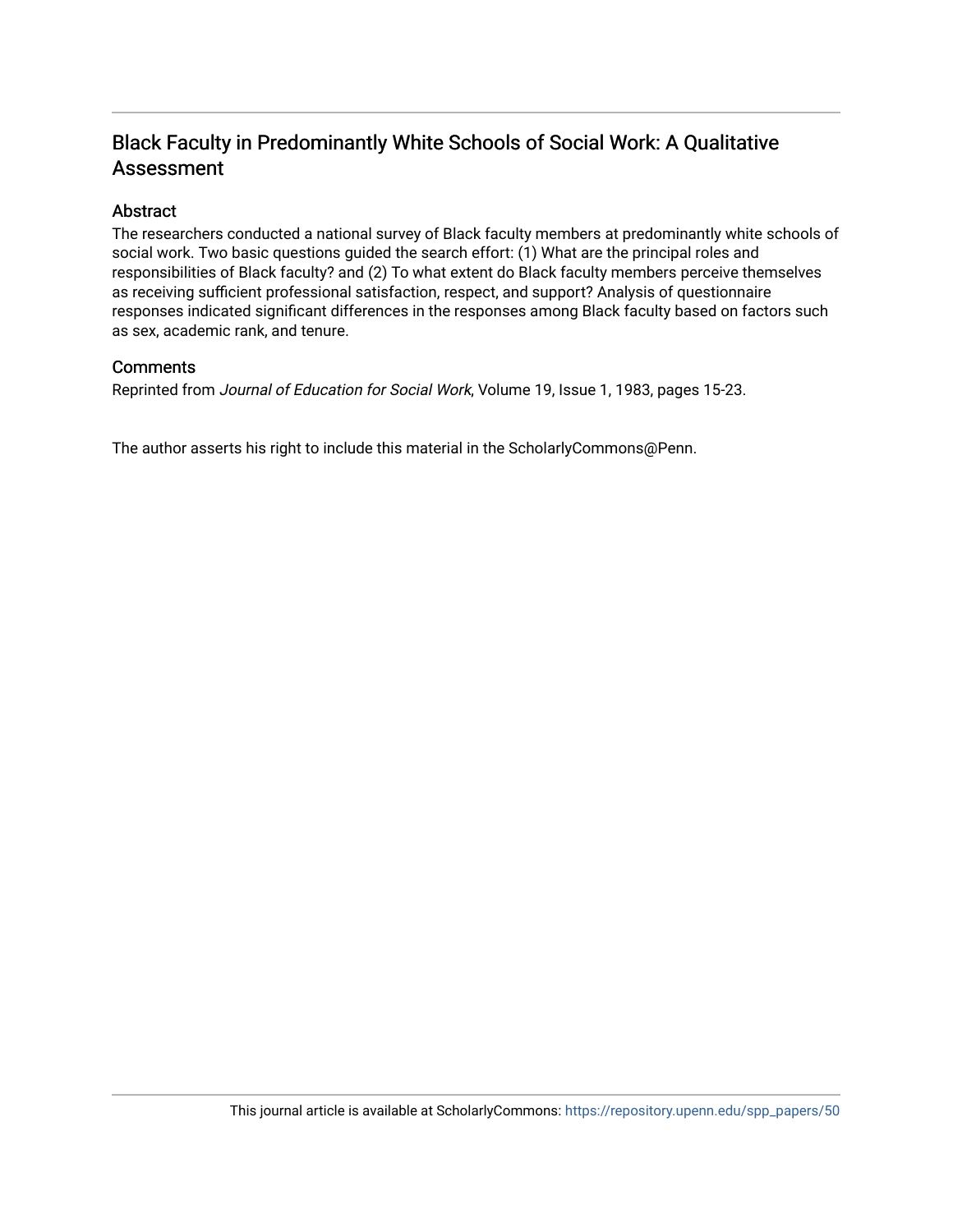LARRY DAVIS is an assistant professor at the George Warren Brown School of Social Work of Washington University. PHYLLIS FREEMAN is an assistant professor at the Columbia University School of Social Work. LOUIS H. CARTER is an associate professor at the University of Pennsylvania School of Social Work. RAMÓN CARTWRIGHT is a doctoral student at the George Warren Brown School of Social Work.

# **Black Faculty in Predominantly White Schools of Social Work: A Qualitative Assessment**

by LARRY DAVIS, PHYLLIS FREEMAN, LOUIS H. CARTER & RAMÓN CARTWRIGHT

The researchers conducted a national survey of Black faculty members at predominantly white schools of social work. Two basic questions guided the research effort:  $(1)$  What are the principal roles and responsibilities of Black faculty? and (2) To what extent do Black faculty members perceive themselves as receiving sufficient professional satisfaction, respect, and support? Analysis of questionnaire responses indicated significant differences in the responses among Black faculty based on factors such as sex, academic rank, and  $t$ enure $*$ 

One of the most discussed issues in schools of social work in recent years has been the inclusion of minority content in the academic curriculum. A great deal has been written on why, how, and where to include this content.<sup>1</sup> However, little has been said of the Black instructors who, often by default or request, teach this material.<sup>2</sup> As Trader stated in 1972. "Much as been written about the need for the

inclusion of content on ethnic groups in the curricula of schools of social work. However, little attention has been given to the teacher of this content." This statement is even more true today.

There has been some concern for recruitment of minority faculty in schools of social work.<sup>4</sup> Once hired, however, they appear to have been left to fend for themselves; little attention has been given to the Black faculty person other than to amass descriptives such as numbers, rank, and the like.<sup>5</sup> But information that pertains to the qualitative as well as the quantitative nature of the Black faculty member's experiences in schools of social work is also of concern. Specifically, how do Black faculty members perceive themselves as progressing professionally? How do they perceive themselves as getting along with others who also teach and work in this setting? And, in general, how satisfied are they with their academic positions? Surely answers to these questions are of interest to all who teach and work in these environments.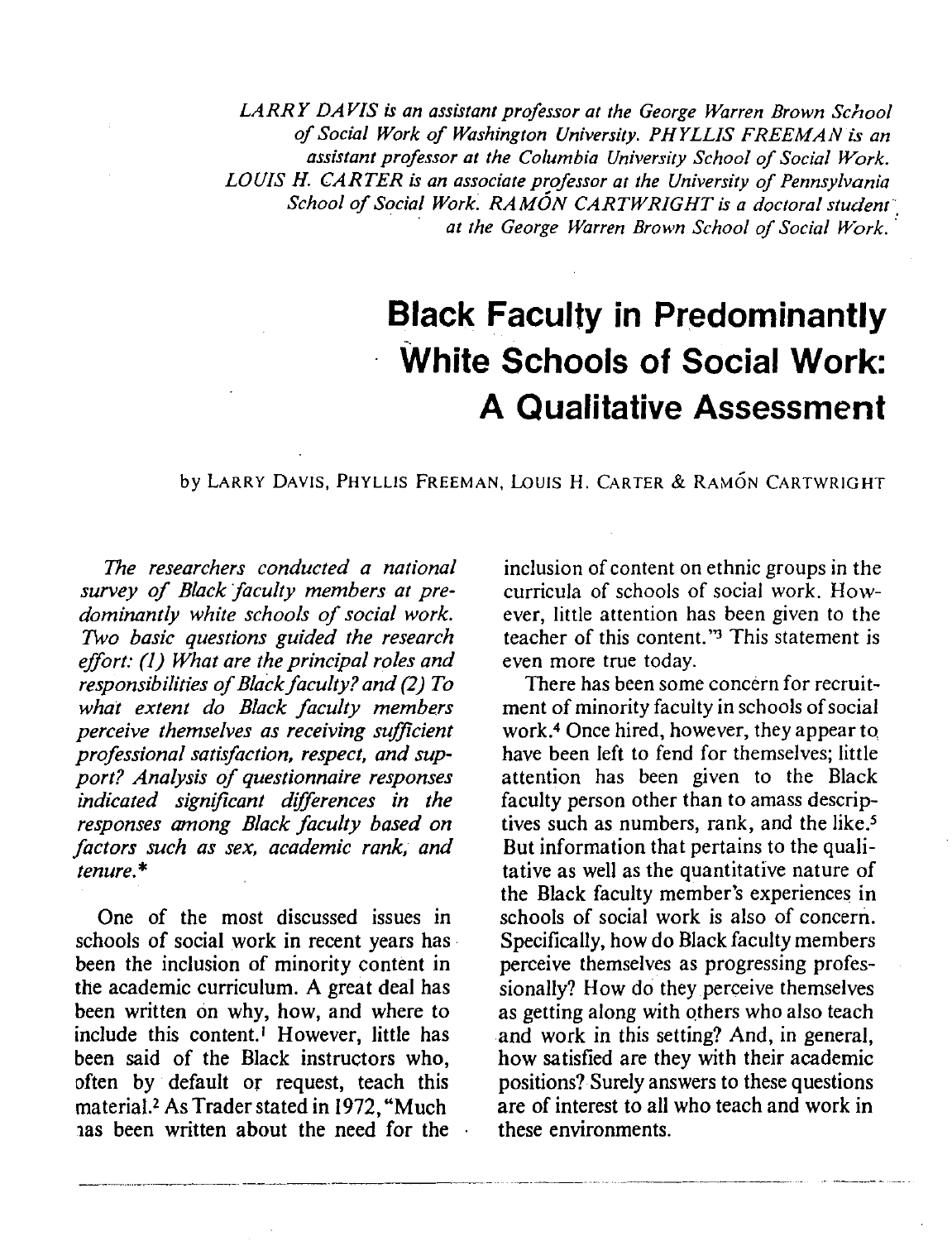#### 16 . DAVIS, FREEMAN, CARTER & CARTWRIGHT

The writings of Dubois and more recently those of Staples and Norton, address conceptually what is perhaps the key problem for Black professionals everywhere: a sense of dualism.<sup>6</sup> These authors contend that Blacks, because they must take on a dual perspective, may experience more jobrelated stress than whites. Black professionals who are employed by predominantly white institutions are presented daily with the dominant group's perspective on the world and that particular institution's relationship to it. Indeed, the Black faculty person is viewed from a dual perspective as well. He or she is a member of both the inand outgroups; he or she is at once "one of them (Black) and one of us (faculty)."

The study to be reported in this article was conducted in an effort to assess how Black faculty are faring in predominantly white schools of social work. For example, how well are they getting along with institutionally relevant others (students, faculty, and administrators), and do they perceive their work environments to be enjoyable and hospitable ones? We decided to focus in this study only on schools that are predominantly white because we believed that substantive quantitative and qualitative differences might exist between predominantly white and Black schools.

#### **METHODOLOGY**

÷.,

#### Sample

The sample for this study, which was conducted in 1978, was selected from the Council on Social Work Education's roster of ethnic minority faculty for 1977. Only faculty members who were listed as working in predominantly white schools of social work were selected. The total sample meeting this criterion included 350 Black faculty members. Of the 350 who were mailed questionnaires, 133 or 38 percent returned them. Although we had hoped to obtain a much higher rate of return, comparisons with previous findings indicate that our sample closely approximates the total population of Black social work

faculty. Consider, for example, the following three characteristics: sexual distribution. teaching rank, and highest degree attained.

Rubin and Whitcomb reported that in 1977 there were 489 Black faculty members in graduate schools of social work.<sup>7</sup> Of this number, 45 percent (219) were male, while 55 percent (270) were female. With regard to teaching status, they found that 78 percent (381) were full time and 22 percent  $(108)$  part time. Of the full-time faculty.  $16$ percent were instructors, 41 percent were assistant professors, 33 percent were associate professors, and 11 percent were full professors. Regarding highest degree attained, Rubin and Whitcomb reported that 69.1 percent of the total population possessed MAs or MSWs, and 30.9 percent held DSWs or Ph.D. degrees.

Looking at the present sample, 47 percent  $(62)$  were male and 53 percent  $(71)$  were female. Ninety percent (120) were fulltime faculty, and 10 percent (13) were part time. Among the full-time faculty members. 10 percent were instructors, 45 percent were assistant professors, 28 percent were associate professors, and 16 percent were full professors. Finally, regarding highest degree attained, 62 percent (81) of the total sample reported having MAs or MSWs, while 36 percent (48) reported holding DSWs or Ph.D. degrees.

There are some differences in the proportional makeups of the population reported by Rubin and Whitcomb and the returns received in our study. Notably, our sample includes greater percentages of full-time faculty and holders of Ph.D. degrees. However, the similarities are sufficient to suggest that our sample, although small, closely approximates Black social work faculty in general. The small sample size is, however, a noteworthy limitation of the study, and a more complete return would have improved the study's overall quality. In fact, many points that might have been made from analysis of the study's data were omitted because the size of the  $N$  in particular cells or comparisons was too small. This was especially true for some comparisons of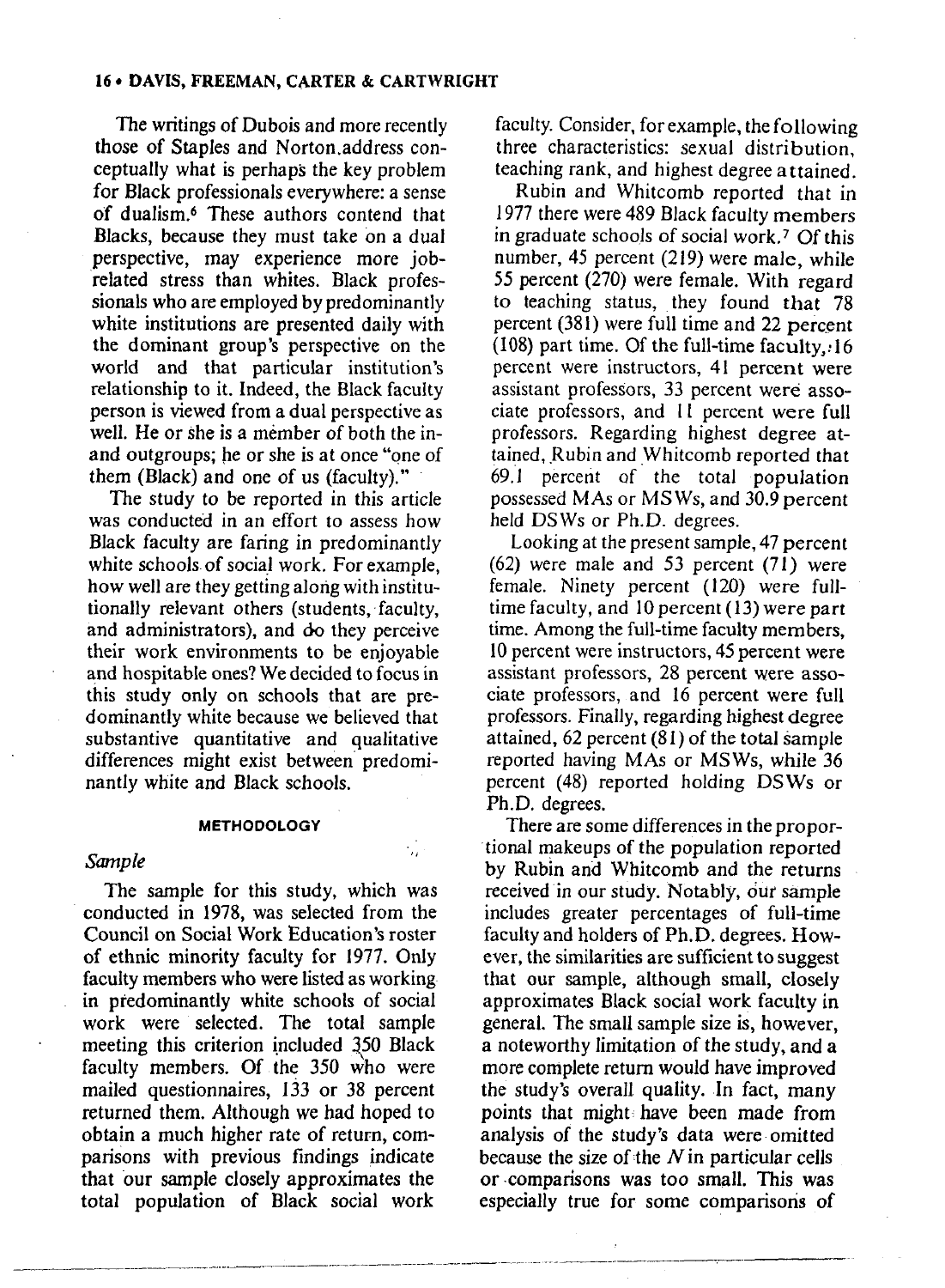males and females. Of course, one can never be certain why an individual fails to return a particular questionnaire. Perhaps, given the personal nature of this questionnaire, the researchers should have taken greater pains to assure respondents of the confidentiality of their responses in an effort to increase the rate of return.

#### Instrumentation

The survey questionnaire consisted of forty-one items. Twenty-five of the items. assessed either demographic or occupational characteristics of the respondent. Although the foremost goal of this project was to assess the qualitative nature of Black faculty positions, it was still necessary to ask many demographic questions to allow us to report our findings with greater specificity. The remaining sixteen items were either direct or indirect assessments of the respondents' level of job satisfaction. All these questions were single-item measures for which the respondent was required to make a response on a five-point Likert scale, with 5 representing the highest level of satisfaction.

The questionnaire was pretested on a small group of Black faculty members from three different schools of social work. These individuals were not included in the final sample. Although this method was used to test the wording and format of the questionnaire, no tests were performed to examine specific types of measurement validity or reliability. However, given our experience with the questionnaire's pretest, we believed that face validity of the items was achieved in the construction of the instrument. The questionnaire was mailed to the 350 potential respondents along with a return envelope and a cover letter describing the proiect.

#### **FINDINGS**

An interesting observation is that Black faculty members in this sample were widely dispersed in both age and academic rank. As already noted, the greatest number of the Black faculty were of the assistant

professor rank, with an almost equal number at the associate level or above. Similarly, there was considerable dispersion in tenure status, with approximately equal numbers not on a tenure track, on a tenure track but not tenured, or tenured. Thus, although 44 percent had the rank of associate professor or higher, only 39 percent were tenured. With regard to highest degree obtained, the majority possessed MAs or MSWs, and the minority possessed Ph.D.s.

As already reported, the proportion of males and females in the sample were quite close, as were their average ages, 43 years for males and 45 years for females. They were also alike with regard to status on faculty, with 90 percent of both groups on staff full time. There did appear to be some slight differences in their academic ranks. Primarily, there were approximately 13 percent more female assistant professors than male assistant professors. There also appeared to be some sizeable differences in the tenure status of the two groups. Males and females had similar proportions of nontenured faculty, 36 percent and 30 percent respectively. However, almost twice as many women as men (37 percent compared to 19 percent) were not only nontenured, but also on a nontenure track. In addition, a significant status difference existed between the two groups at the tenured level, with 45 percent of the males being tenured, but only 33 percent of the females.

Considerable differences between males and females also existed with respect to the highest degree attained. The males were divided evenly, with 50 percent having MAs or MSWs and with 50 percent having Ph.D.s or DSWs. In contrast, 74 percent of the female faculty had master's level degrees with only 26 percent having doctorates. In view of the importance that the doctorate is thought to play in promotion and tenure and the sexual disparity among Ph.D. holders in this sample, it would not have been surprising to have found an even greater disparity in the tenure status of males and females.<sup>8</sup>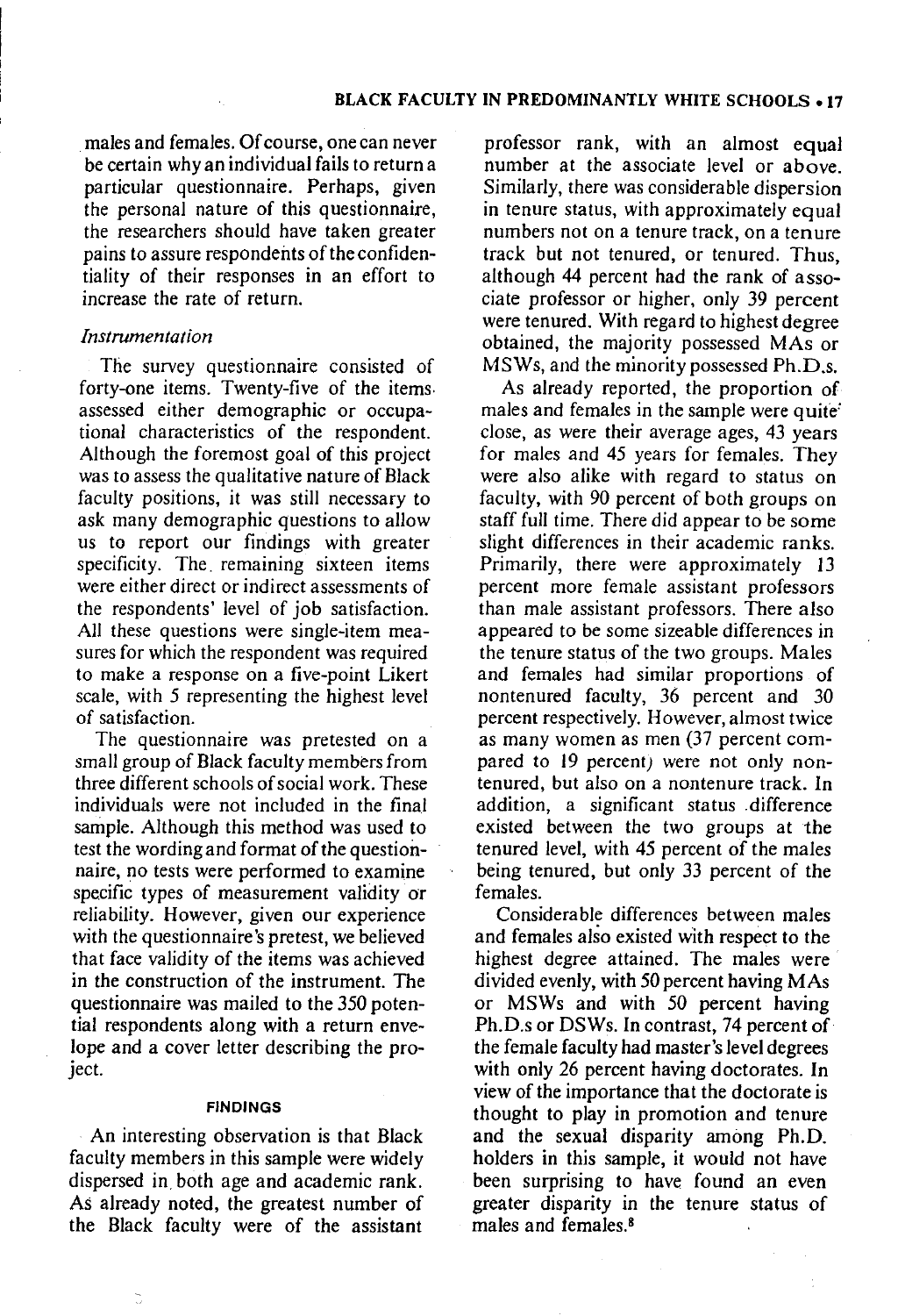#### 18 • DAVIS, FREEMAN, CARTER & CARTWRIGHT

#### **Employment Responsibilities**

Thirty-nine percent of the faculty reported classroom teaching as their primary area of employment, while a slightly larger number (42 percent) considered the "field" as their primary area. Of those who reported teaching as an employment responsibility, 15 percent teach administration and policy, 14 percent teach human behavior and social environment, and the largest number (45 percent) teach practice methods. Only 8 percent reported research as their principal area of teaching.

Some noteworthy differences appear between males and females in this area. Appreciably more males (47 percent) than females (28 percent) had the classroom as their primary area of employment. However, relatively small numbers of both groups listed the field as their primary employment responsibility. In contrast, a significant portion of both groups, approximately one-fourth, listed a combination of class and field as their primary area of employment.

With respect to the primary content areas of teaching, although as noted the largest. proportion of all Black faculty who teach reported doing so in practice methods, considerably more females (66 percent) than males (30 percent) teach in this area. There is also a wide discrepancy in the numbers of males and females who teach social policy. Twenty percent of the Black male faculty

teach in this area, while only I percent of the females do so. If we combine the areas of administration and social policy, an area often referred to as macro, the differences between Black males and females in a reas of teaching become even more apparent: 35 percent of the males and only 9 percent of the females teach administration and policy.

#### Rapport and Respect

Six closed-ended questions were used to. assess the respondents' degree of rapport. with significant others in their respective schools. Faculty members were asked to rate on a five-point scale (with I being low and 5 high) the degree of rapport they thought they had with  $(1)$  white faculty,  $(2)$ Black faculty, (3) white administrators, (4) Black administrators, (5) white students, and (6) Black students. As can be seen from Table 1, Black faculty perceived their rapport with individuals to vary as a function of both race and position. What is most apparent, however, is that respondents perceived themselves to have less rapport with whites than with Blacks, whether they were other faculty members, administrators. or students. Pair-wise comparisons of mean scores within these groups indicate that the reported mean differences in rapport between Blacks and whites for all three positions differed significantly (for faculty,  $t=8.06$ ,  $p<.00$ ; for administrators,  $t=4.66$ ,  $p<.00$ ; and for students,  $t=6.36, p<.00$ ). Thus, as a group, these Black faculty members

| Faculty, Administrators, and Students |     |     |                                   |     |     |                         |     |     |   |       |    |
|---------------------------------------|-----|-----|-----------------------------------|-----|-----|-------------------------|-----|-----|---|-------|----|
| <b>Faculty</b><br>Mean                |     |     | <b>Administrators</b><br>$Mean^2$ |     |     | <b>Students</b><br>Mean |     |     |   |       |    |
|                                       |     |     |                                   |     |     |                         |     |     | N | Score | SD |
|                                       |     |     |                                   |     |     |                         |     |     |   |       |    |
| 129                                   | 3.6 | 1.0 | 124                               | 3.7 | 1.1 | 130                     | 4.1 | 0.9 |   |       |    |
| 125                                   | 4.3 | 1.0 | 87                                | 4.3 | 1.0 | 128                     | 4.6 | 0.6 |   |       |    |
|                                       |     |     |                                   |     |     |                         |     |     |   |       |    |
| 131                                   | 3.6 | 1.0 | 128                               | 3.4 | 1.2 | 130                     | 4.1 | 0.9 |   |       |    |
| 123                                   | 4.4 | 0.7 | 98                                | 4.5 | 0.8 | 129                     | 4.6 | 0.6 |   |       |    |
|                                       |     |     |                                   |     |     |                         |     |     |   |       |    |

**TABLE 1** Black Faculty Members' Perceived Rapport with and Respect from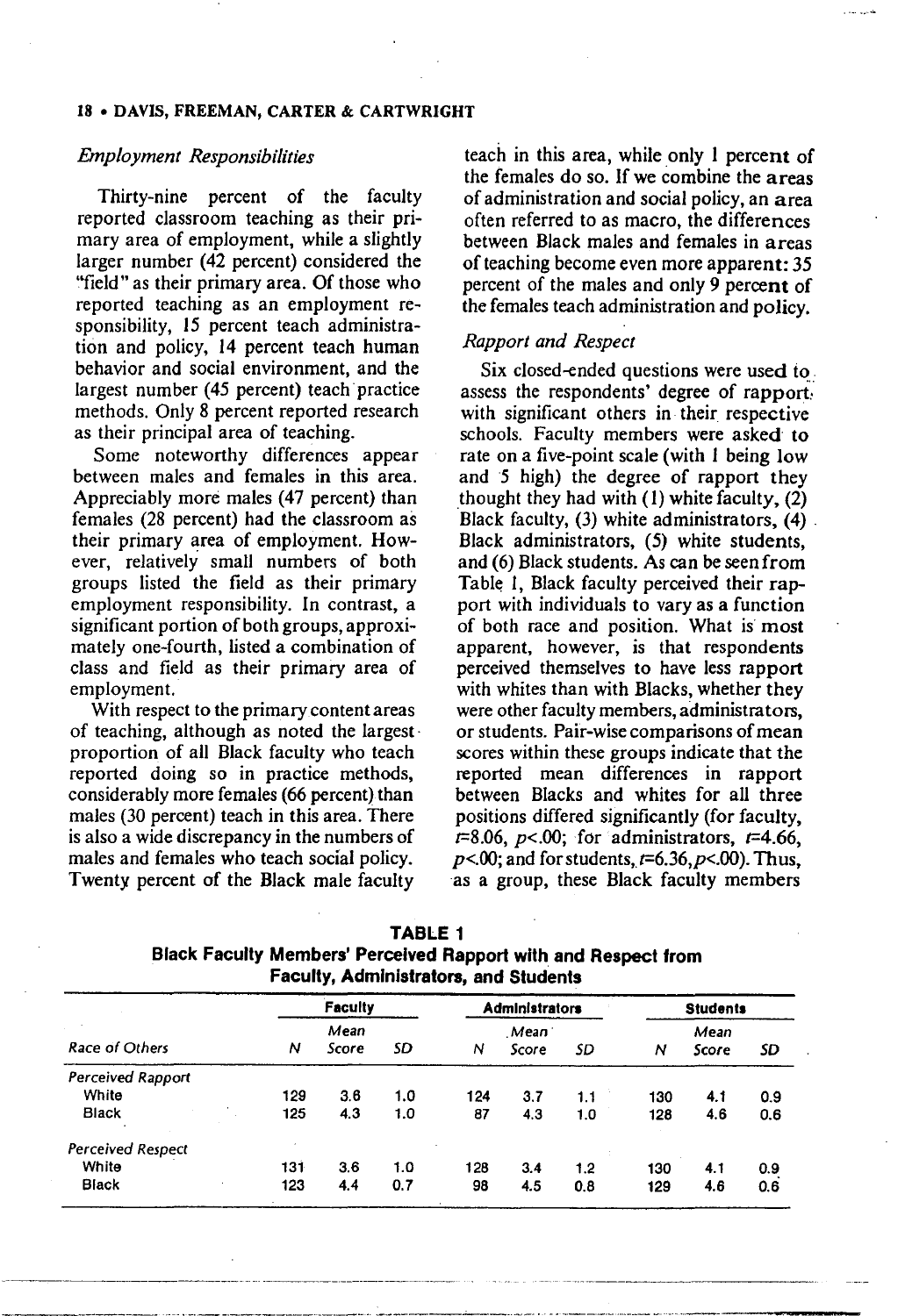rapport, faculty members were asked to rate on a five-point scale, with I being low and 5 high, the degree of respect they thought they received from (1) white faculty. (2) Black faculty, (3) white administrators, (4) Black administrators, (5) white students, and (6) Black students. The responses to this question were similar to those for rapport. Black faculty reported receiving more respect from Blacks and less respect from whites. Pair-wise comparison of mean scores within these groups indicate that the reported mean differences in respect between Blacks and whites for all positions differed significantly (for faculty,  $t=9.79$ ,  $p<.000$ ; for administrators,  $t=7.66$ ,  $p<.000$ ; and for students,  $t=6.35$ ,  $p<.000$ ). Hence, as a group, it appears that black faculty perceived themselves to receive more respect from blacks than whites, irrespective of the position held by whites. Analyses indicated no differences in reported perceptions of males and females for either rapport or respect.

#### **Employment Satisfaction**

Two closed-end questions were used to ascertain the respondents' degree of overall and comparative job satisfaction. Faculty members were asked two questions: (1) "Overall, how satisfied are you with your position in the University or College?" and (2) "In comparison to other Black faculty members in your department who hold positions similar to your own, do you believe your level of satisfaction is greater or lower?" Respondents rated their levels of satisfaction on a five-point scale, with 1 being low and 5 high. The mean score for overall job satisfaction was 3.1, indicating about average satisfaction. Slightly more than one-fourth of the respondents (27) percent) reported less than an average rating and therefore could be labeled as dissatisfied overall with their jobs. With

to others, the vast majority of Black faculty are at least moderately satisfied with their positions.

Of note also are the differences reported in the satisfaction levels of Black males and. females. As a group, men reported significantly more satisfaction with their university or college positions than did women  $(r=2.62, p<.010)$ . A significant difference between men and women was also obtained when they were asked to rate their comparative levels of job satisfaction. Again. Black males reported being significantly more satisfied than did Black females  $(r=3.08, p<.008)$ . Quite probably this reported lack of job satisfaction among females is affected by issues not discussed here, such as salary inequities and the like.<sup>9</sup>

#### PERCEPTIONS OF EMPLOYMENT

Three perceptions of employment were also assessed. Black faculty members were asked to report their (1) perceived chances for advancement compared to white faculty members, (2) perceptions of discrimination in criteria for tenure, and (3) perceived permanence of employment. These results are reported in Table 2.

#### Chances for Advancement

Forty-eight percent of the Black faculty reported feeling that their chances for advancement (tenure and promotion) were not equal to those of whites. There was a slight difference between males and females on this dimension. Forty-seven percent of the males and 56 percent of the females reported feeling that their chances for tenure and promotion were not equal to those of their white colleagues. In a followup question, respondents were asked to provide rationales as to why they thought their chances were not equal. All such replies were of a periorative nature, for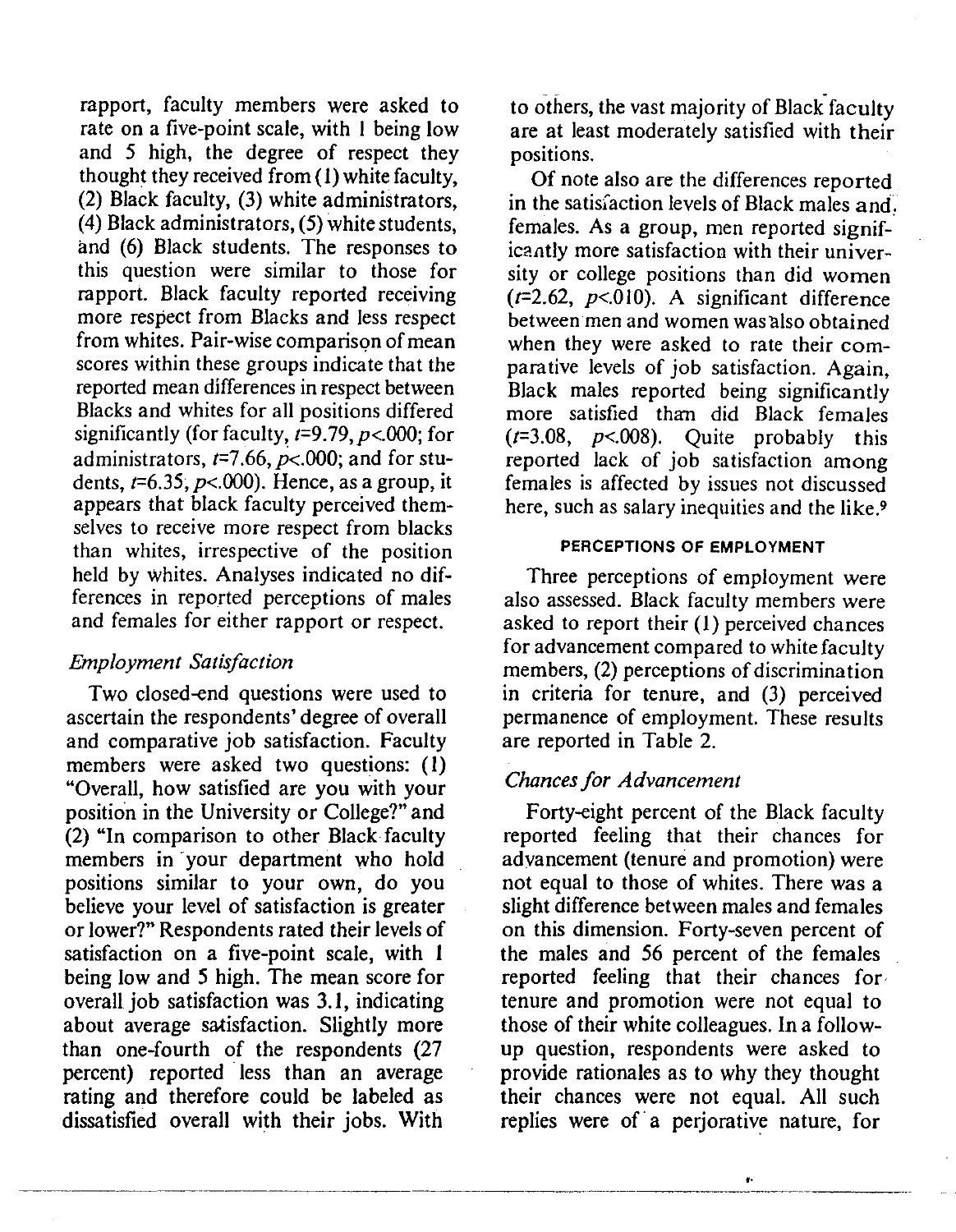#### 20 • DAVIS, FREEMAN, CARTER & CARTWRIGHT

|                                                                                                                                                  | <b>Black Faculty</b> |            |        | Male           | Female         |            |  |
|--------------------------------------------------------------------------------------------------------------------------------------------------|----------------------|------------|--------|----------------|----------------|------------|--|
| Questionnaire Item                                                                                                                               | Number               | Percentage | Number | Percentage     | Number         | Percentage |  |
| Perceived chance for<br>advancement (tenure and<br>promotion) compared<br>to white faculty                                                       |                      |            |        |                |                |            |  |
| Equal                                                                                                                                            | 58                   | 48         | 31     | 53             | 27             | 44         |  |
| Unequal                                                                                                                                          | $\frac{63}{5}$       | 52         | 28     | 47             | 35             | 56         |  |
| Total                                                                                                                                            | 121                  | 100        | 59     | 100            | 62             | 100        |  |
| Belief that existing critieria<br>for tenure are discrimi-<br>natory                                                                             |                      |            |        |                |                |            |  |
| Not on tenure track<br>Nontenured but on tenure                                                                                                  | 18                   | 56         | 5      | 50             | 13             | 59         |  |
| track                                                                                                                                            | 18                   | 47         | 8      | 42             | 10             | 52         |  |
| Tenured                                                                                                                                          | $\frac{29}{2}$       | 60         | 18     | 69             | 11             | 50         |  |
| Total                                                                                                                                            | 65                   | 55         | 31     | 56             | 34             | 54         |  |
| Five-year prediction<br>regarding present place<br>of employment<br>Most likely to remain in<br>the same institution<br>Will remain only if pro- | 31                   | 25         | 17     | 29             | 14             | 22         |  |
| motion and/or tenure                                                                                                                             |                      |            |        |                |                |            |  |
| is achieved                                                                                                                                      | 20                   | 16         | 12     | 20             | 8              | 13         |  |
| Undecided                                                                                                                                        | 28                   | 23         | 15     | 26             | 13             | 20         |  |
| May possibly leave if pro-<br>motion and/or tenure is<br>not achieved<br>Will definitely leave, regard-                                          | 13                   | 11         | 6      | 10             | $\overline{7}$ | 11         |  |
| less of rank or tenure                                                                                                                           |                      |            |        |                |                |            |  |
| status                                                                                                                                           | 31                   | 25         | 9      | $\frac{15}{1}$ | 22             | 34         |  |
| Total                                                                                                                                            | 123                  | 100        | 59     | 100            | 64             | 100        |  |

TABLE<sub>2</sub> **Black Faculty Members' Perceptions of Employment** 

example, racism, the "old boy" system, and so on. The extent of this reported perceived bias is curious in light of the previous finding that the overwhelming majority of Black faculty are at least minimally satisfied with their university positions. This suggests that job satisfaction is influenced by factors other than issues of tenure and promotion.

#### Discrimination in Tenure Criteria

When asked if they felt that existing criteria for tenure was discriminatory toward them, 55 percent of the 118 Black faculty members who responded answered. "yes." However, this question was intended

for and is most meaningful to those who are on a tenure track position but not yet tenured. Of these, 47 percent responded that they felt that the existing criteria for tenure was discriminatory toward them. Interestingly, 60 percent of Black faculty who had tenure and 56 percent of those not on a tenure track stated that the criteria was discriminatory. While a definitive interpretation of this response is not possible, it is clear that the majority of both those who had tenure and those not on a tenure track felt that the criteria for tenure were discriminatory toward either themselves or others. Again, although the rationales given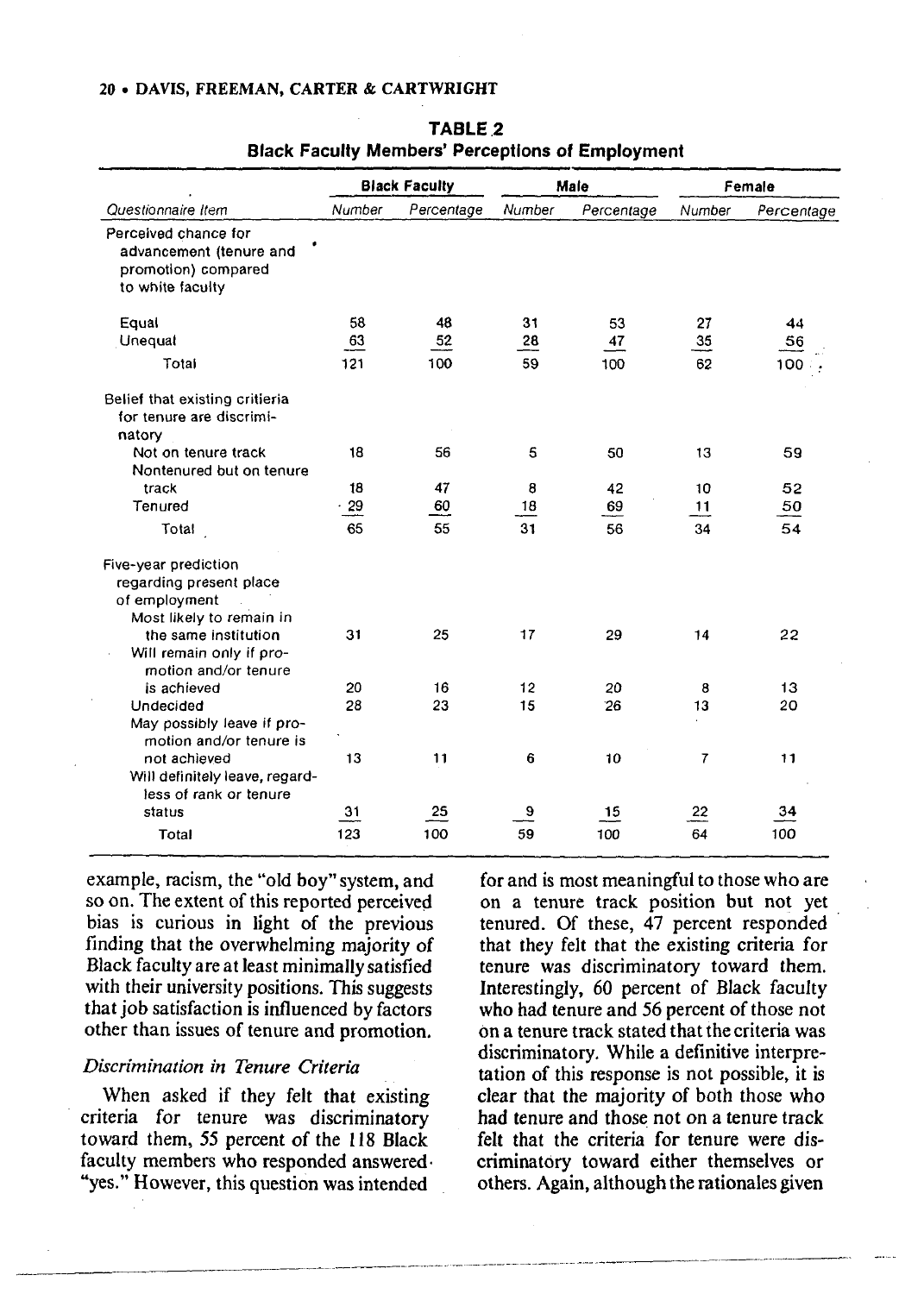as to why the criteria were discriminatory were numerous, all responses were of a negative nature.

Looking at sex of the respondent, it can be seen from Table 2 that men and women as a group hold similar notions about whether criteria for tenure are discriminatory, with 56 percent of the men and 54 percent of the women stating that they are. However, once we control for tenure status, a slight difference between males and females becomes apparent. It appears that among the nontenured faculty a larger proportion of females than males—approximately 10 percent more—perceive the criteria for tenure as discriminatory toward themselves.

#### Job Permanence

Faculty members were asked to predict their probable employment situation for the next five years, based on five possibilities. (See Table 2.) As is readily observable, responses varied considerably. Twenty-five percent reported that they would most likely remain at the same institution. Sixteen percent stated that they would remain only if they received promotion and tenure. Twenty-three percent were undecided. Eleven percent stated that they would possibly leave if promotion and/or tenure were not achieved. Finally, twenty-five percent reported that they would definitely leave within five years regardless of rank or tenure status.

Although the responses were almost equally divided among the choices, it would appear that the vast majority of Black faculty members (75 percent) are at least. considering leaving their present university positions, and one in four has definitive plans to leave his or her present position. In view of the high levels of job satisfaction reported, this finding may appear somewhat surprising. However, other research suggests that job turnover rates may be more strongly affected by perceptions of inequities in the job than by levels of job satisfaction.<sup>10</sup> In other words, an individual may be satisfied with the job but because of perceived job inequities may seek employment elsewhere. In addition, some causes of faculty movement are probably unrelated to the job experience.

There is at least one major difference between males and females with respect to perceptions of job permanence. More than twice as many women (34 percent) as men (15 percent) reported that they would definitely leave regardless of whether they received tenure and/or promotion. Similar findings with respect to women have been noted for academic disciplines other than social work.<sup>11</sup> Unfortunately, the data as derived do not provide us with answers as to why proportionately so many more women than men plan to leave their present academic positions. Yet, given that women report less overall and comparative job satisfaction, and greater proportions of those who are not tenured perceive bias in the tenure process, it is perhaps not surprising that greater numbers of women than men should report their intentions to leave. It is also probable, however, that factors other than the job-related ones contribute to this readiness of female faculty to leave their academic positions.

#### **SUMMARY AND CONCLUSION**

The primary purpose of this study was to ascertain how Black faculty members were faring in predominantly white schools of social work. Principally, the authors wanted to acquire qualitative data on the status of Black faculty in these schools. This research effort was an attempt to assess how this particular group of minority faculty were functioning in what one of our respondents referred to as "the plantation." This study put forth no hypotheses and consequently was exploratory. Yet there is little doubt that many more questions have been raised than answered.

First looking at Black faculty quantatively, by and large, they are full-time personnel. Over 70 percent of them are at the assistant and associate levels. Approximately one in five of the men and one in three of the women are not on a tenure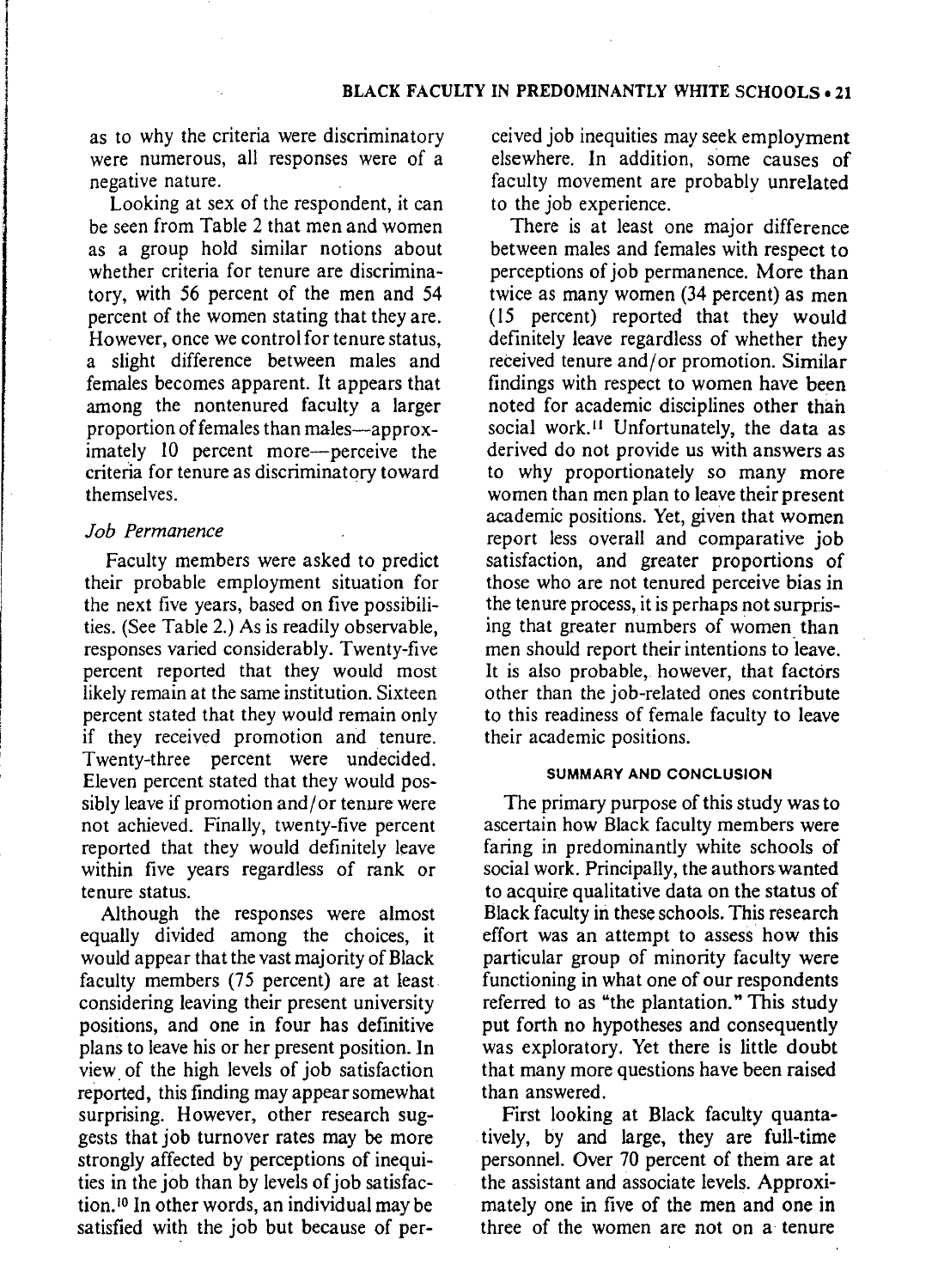track, with approximately 30 percent of both groups not yet tenured, but on a tenure track. Finally, almost half the males and one-third of the females are tenured faculty. As pertains to the degrees they hold, half of all male faculty have doctorates, while only one in four females hold such degrees.

There is considerable dispersion among Black faculty with regard to primary areas of employment. Almost equal numbers of Black faculty are employed in the classroom only and in the field only. With respect to those who teach, the greatest percentage of Black faculty teach practice methods. Less than half as many teach in the macro area. and of those who do, men outnumber women greater than three to one. Approximately 10 percent of the Black teaching faculty teach research courses.

Looking qualitatively at Black faculty, at least five general statements can be made regarding those who are employed in predominantly white schools of social work:

- 1. The majority of Black male and female faculty perceived their chances for advancement within their school to be less than those of their white colleagues.
- 2. Approximately half of all Black faculty at all levels of tenure status perceived the school's criteria for tenure to be discriminatory.
- 3. Both male and female faculty reported having greater rapport with and receiving more respect from black faculty, administrators, and students than those who are white.
- 4. Despite their perceptions of bias in chances for advancement and tenure, the overwhelming majority of Black faculty reported being at least moderately satisfied in their present positions. However, as a group, Black females report significantly lower levels of job satisfaction than do Black males.
- 5. The overwhelming majority of Black faculty are at least considering leaving their present institutions within the next five years, with twice as many

women as men having definite plane to leave their present jobs during this time.

The findings of this study are significant not solely because they provide quantitative data on Black faculty, but also because they afford insights into how Black faculty per. ceive themselves-that is, their perceptions of the quality of their relationships with the schools and with the significant others in those schools. Indeed, many of the findings of this study are disheartening, for it would seem that Black faculty in general perceive their roles and relationsips in these schools to be much like many of their relationshins in the larger society-problematic. Most definitely, the findings of this study demonstrate that schools of social work are part of the larger American society, and as such are not exempt from its social problems.

In sum, it seems fair to conclude that despite the social work professions' avowed commitment to the amelioration of society's ills of racism and bias, at least some of its schools do not, as yet, function in such a fashion as to convince many Black faculty that these ills have been sufficiently reduced. Hence, these findings appear to warrant the suggestion that, as a beginning corrective step, social work as a profession must address more assertively the existence of such problems and provide and promote greater opportunities for their discussion and amelioration.

#### **NOTES**

\* The authors wish to thank Professors Aaron Rosen and David Gillespie for their assistance in the preparation of this manuscript. They also wish to thank the George "Warren Brown School" of "Social" Work "whose faculty research funds supported this project.

1. "Guidelines for Implementation of Accreditation Standard 1234A" (New York: Council on Social Work Education, 1973); Jay Chunn, "Integrating Minoral Content into the Social Work Curriculum: A Model Based on Black Perspective and Principles," in Black Perspect tives on Social Work Education: Issues Related to Curriculum, Faculty, and Students (New York: Council on Social Work Education, 1974), pp. 13-25; Sophie h Lowenstein, "Integrating Content on Feminism and Racism into the Social Work Curriculum." Journal *Education for Social Work*, 12 (Winter 1976), pp. 91  $\frac{1}{2}$